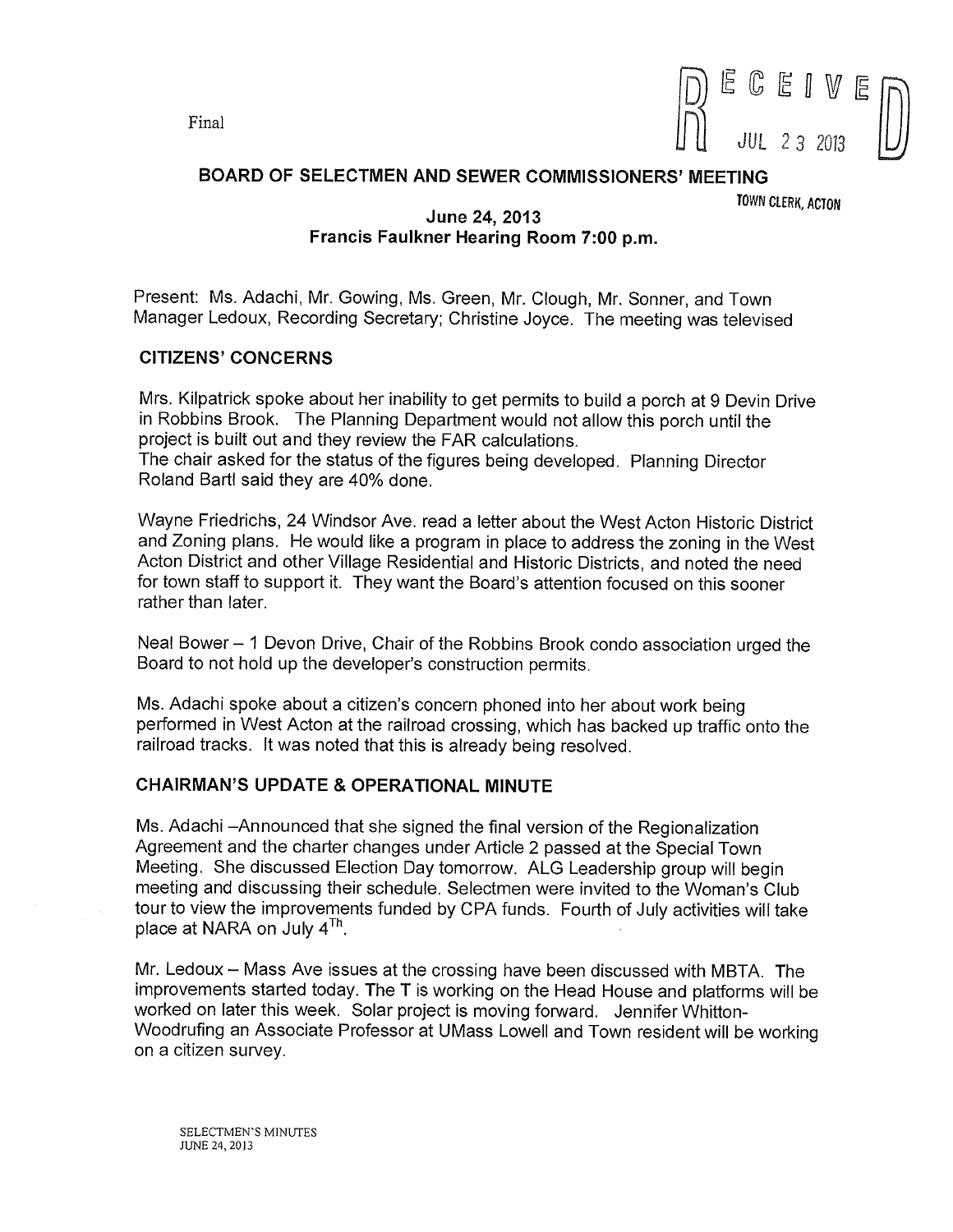# PUBLIC HEARINGS & APPOINTMENTS

# SITE PLAN #4/30/71-15, E&A NORTHEST, LP, 371-395-291-307 MAIN STREET (ADACHI)

Ms. Adachi discussed the proposed amendment to the site plan, which is the second amendment since the original site plan in 1971. This will allow changes to parking at the Not Your Average Joe's and Roche Bros. Plazas on No Name Road. Paving work will mostly be done at night. Signage has been proposed for the façades at each plaza. Keith Hague, Brian Levey, and Joshua Swerling noted that they are before the Board requesting a minor amendment for upgrades and deferred maintenance as existing issues are getting worse. They are trying to make the area more pedestrian friendly. They propose to make changes on Mass Ave. exiting right in, right out. Relocation of the driveway taking a left on No Name was moved to allow better cuing. They also changed the parking area on the side of Acton Wine and reoriented the parking along the side of the building. From a pedestrian standpoint, as suggested by Planning, they added a 6-foot sidewalk on Main Street and down No Name Road to connect the lower plaza. They will install benches, trash cans and landscaping. Maintenance items need to be addressed due to drainage and erosion by water, which has been eroding the Middlesex Savings bank building, and this will eliminate those water issues.

They plan to replace the lighting as it was installed over 20 years. They are also planning on renovating what is there today, and they will take down the canopy to bring in more light and reface the buildings. He again noted that they will be doing some of the work at night. They have the contractor and are working on the schedule. They anticipate 23 nights of construction which will include milling and paving and begin in the middle of July and be done by November 1<sup>st</sup> if they can work at night as well as during the day. If they cannot do work at night, they will not be done until spring.

The Project will add 23 parking spaces and will include the installation of bike racks, which will allow patrons to bike. There will be no increase of the square footage of the buildings.

Mr. Sonner — asked about how the curb cuts will line up with the proposed CVS across the street. Mr. Sonner asked if they can the address the noise at night for the residents in that area. Mr. Sonner wanted plenty of notice to the residents and to provide the residents with a number for them to call with questions/complaints.

Mr. Clough asked about the residents in the apartments. They answered that it would be noisy during some of the night work, Mr. Clough asked about limiting the number of consecutive days of night work in the week. He would also like to see a sidewalk at the cleaners. They cannot do that as there is a Mass Highway Right of Way in this location. He wanted to be sure the DRB was included in the process although it was determined that the DRB will not meet until after the work is planned to begin.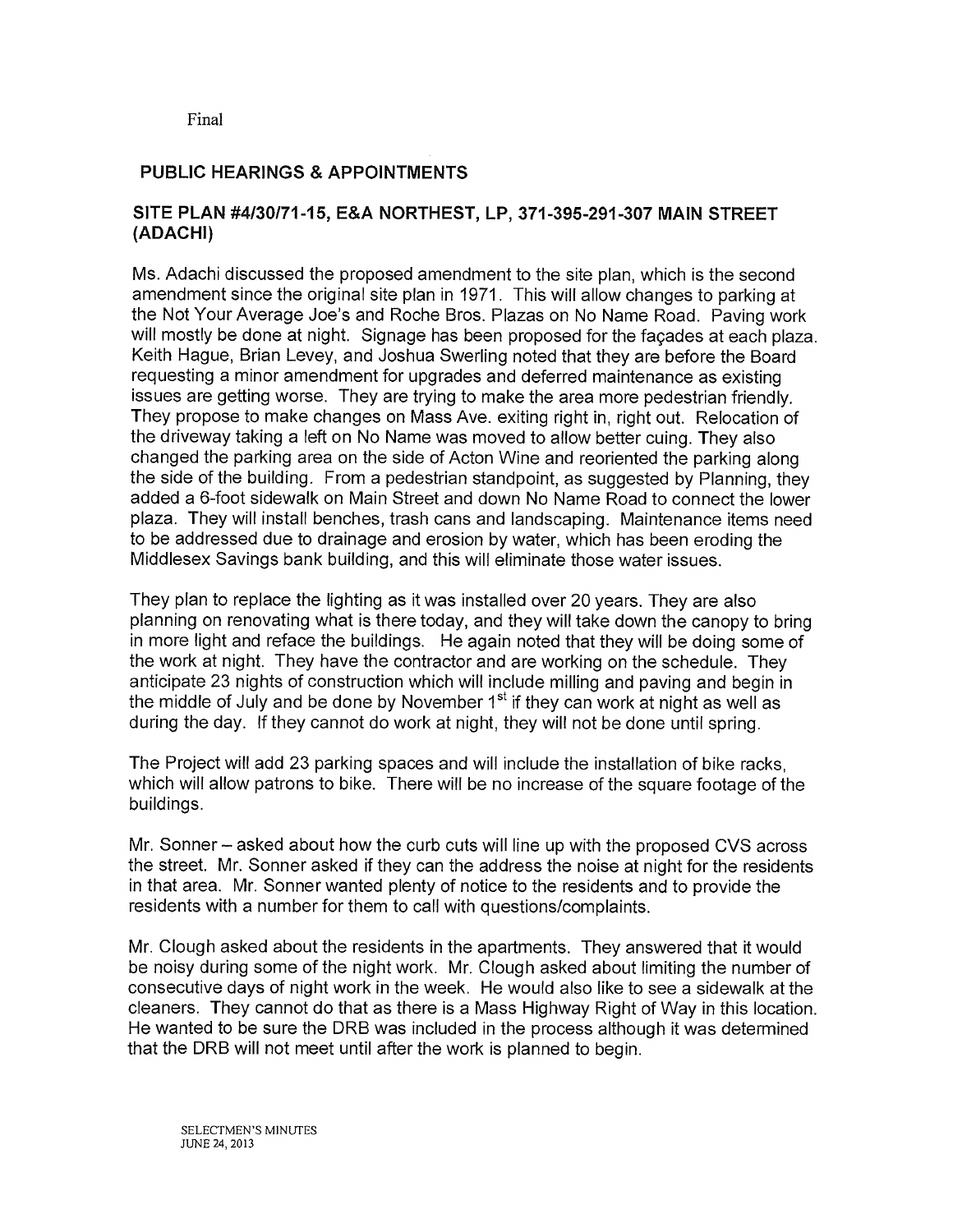Mr. Gowing spoke about the great changes that have been needed for a long time. The cuing issues are currently dangerous. He suggested that the lighting used for night work face away from Yankee Village Condos and face toward the lot, which would eliminate the light shining into their buildings. There will be night and day work and they will be installing drainage. The curbs and landscaping work will take place during the day. Mr. Gowing asked that they submit the lighting plan for the parking lots to the Town.

Ms. Green noted that most of her questions have been answered. She asked about the day work. All work to the buildings will be done during the day. She asked about handicapped parking spots. They have installed HP Spaces in different locations at the request of the town.

Ms. Adachi asked about conservation issues, and if the Conservation Commission has approved. She asked about the milling process. She asked about the hours of work on the site. They want to have the night work when the tenants are closed and you do your work at that time. She noted that the Police should be notified of this work. She said that she was pleased to have the bike racks and other improvements, which will make this area better.

Gena Manlan 7 Kelley Road, asked about right in and right out proposal. They noted there will be a raised island and will prevent anyone from attempting to take a left. She suggested that they allow no left turns forcing people take a right and make a left hand turn at the light. It was noted that that is out of the realm of this project, and would be a problem for tenants. She has a problem with the playground because it is a parking lot and potentially dangerous area and would draw children in.

Ms. Green asked if it would cost them more money to do the work in blocks if we required them to limit the number of consecutive nights of work each week. They said yes.

Roland noted the draft decision has the language about police details. He also felt it should go on the Web site and have signage.

Ms. Adachi spoke about section 2.11 regarding hours of work.

Mr. Sonner wanted to have construction on eastern side of the lower lot for no more than 3 consecutive nights. They were asked to notify police, Selectmen, Planning and to notify the neighbors one week before the work begins. Under 2.12 they were asked to send a notice if there is a change in plans from the contractor and to the abutters as well.

Mr. Clough — Moved to approve with conditions as noted and have the Chairman sign the decision with those changes. Mr. Gowing - second. UNANIMOUS VOTE

# SECOND OF THREE SEWER PRESENTATIONS

SELECTMEN'S MINUTES JUNE 24, 2013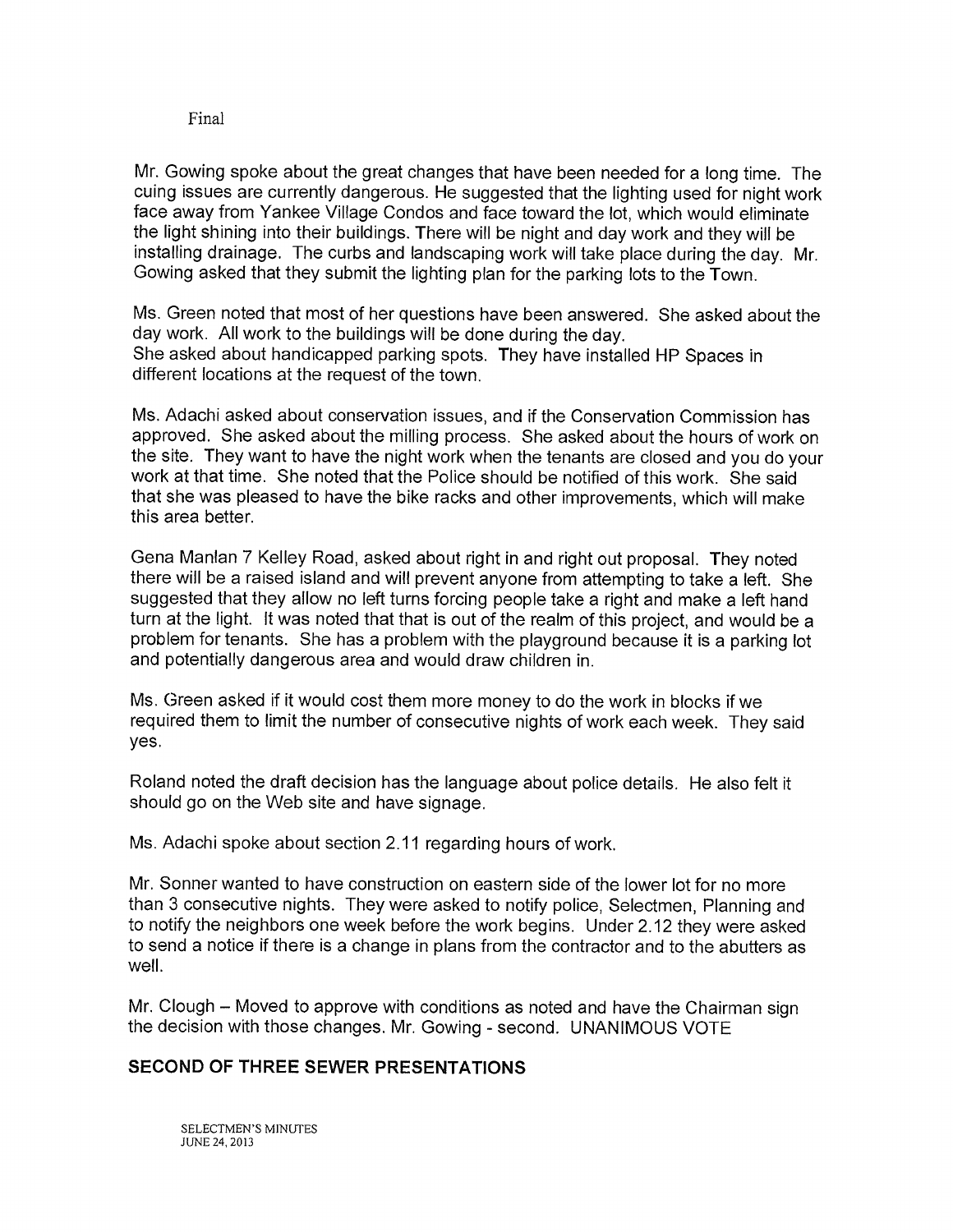Mr. Halley presented a slide show of how various sewer issues are addressed, such as how finances are handled and how many users do we have. He spoke about how sewers are operated and how we contract for the operation of the sewerage plant. He noted we currently have 850 betterments that are connected. He addressed questions such as what is the potential additional capacity of our system. He said we were allowed to increase to 299 gallons per day. If we wanted more capacity, we would need an additional site. He discussed how the abatements are handled, and how W.R. Grace is addressed. We will need future capital reserves and have begun to address the ageing facility. We currently have \$1,435,818 in the Reserve. He discussed Additional users: those being Water District, Powder Mill Pump Station and Parker Village Apartments.

Mr. Gowing discussed the need for another plant and pump to the new location.

Ms. Green asked about calculation of water rates without water use history.

Mr. Clough asked about the difference between capacity used and the betterments used. Doug said it was hard to tie capacity into the betterments, and noted that people are conserving more.

Ms. Adachi asked for clarification on several issues.

# REPORT OF THE SPACE NEEDS STUDY

The meeting tonight is to follow up on the February meeting. Mr. Charter stated they have refined the designs and developed more cost estimates, which will guide them through the capital planning for next year.

Mr. Charter outlined the Space Needs Study Scope of work, and those locations not included in the scope.

Dean felt we needed to step back and re-evaluate the plans for the north wing of Town Hall and that in 3-5 years we may not be happy with the current suggestions. He suggested that we might want to look at space outside the Town hall.

He also went over the rest of the town hall upper floors and the allocation of space.

With regard to the Senior Center, we have 99 year lease and Dean noted that he has served on several committees looking at the physical constraints of the building. In 2009 the cost estimate for a new building was \$7,185,000. Building committee updated estimates to up to \$7,689,000 in 2012.

He also discussed the Harris Street Property owned by the Commonwealth, Recreation would love to move to Harris Street, especially because of its proximity to NARA and its useful out buildings.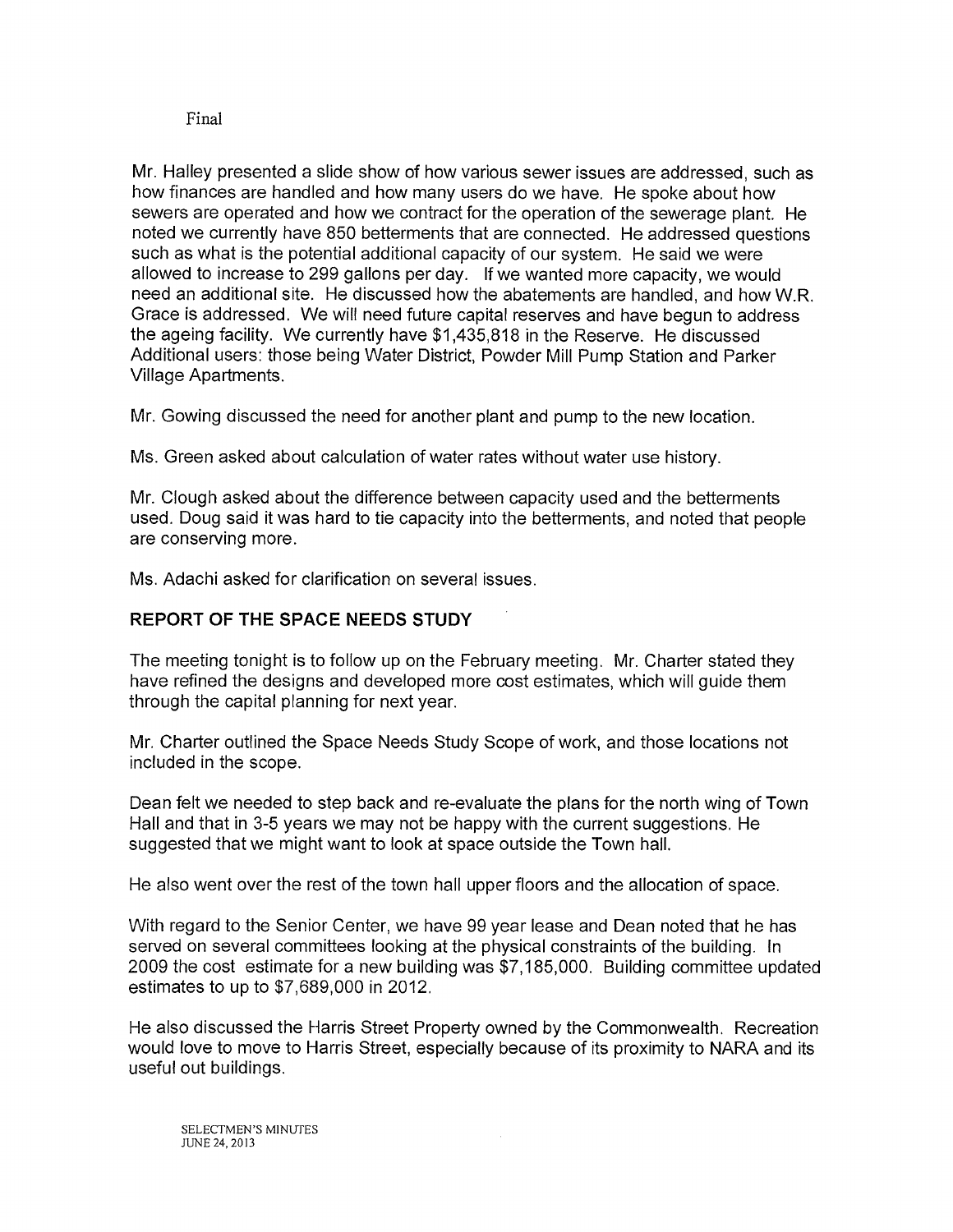Public Works Facility was discussed as well as the Red House, including their uses and needs for the future. The lift for the Red House will be installed and operational by the fall.

Dean discussed the ASA Parlin House including past work down by the Historical Commission and the request for CPA funds to study the stabilization of the building. CPA asked that they only release money for a Study. He felt it was not significant to address in the space needs study and that they should discuss demolishing the building. Selectmen had different reactions to whether or not to include ASA Parlin House in the discussion of the space needs study and what the future of the building should entail.

Dean suggested we lease out the Morrision Farm house to prevent vandalism and fire.

Mr. Clough noted that we still don't know what to do after this presentation. He felt we have not made any progress. He felt the data was flawed and maybe the numbers are wrong. Dean noted the initial study was carefully derived by measures and many people's input and felt the numbers were correct. They gave it to Kang Associates and noted that Allegro's plans were not that much different. Dean was concerned that Staff will move into the space in the north wing and will find it too small. We need to make sure that this is what everyone wants and he is trying to give as much information as possible so that we go into this with our eyes open.

Mr. Gowing said there is no easy solution. He asked if we should we revisit what we have at the Highway because it has the least constraints because of the land and perhaps we could move more departments into the building if we further increased the square footage.

Dean noted that 14 Forest Road is not as large as they think and there are issues with sloping, Trash Mountain, and abutting neighborhoods.

Ms. Green felt it was helpful and had questions about the proposal to move out the land use departments, and whether this meant we planned to never have them come back to this facility. Dean said he did not see them coming back into the building and noted it is a 20 year plan.

Ms. Adachi asked if we accept all the recommendations will it solve the issue. Dean said that we will have the space and be in shape for a long time to come.

Mr. Ledoux noted he needs to get more information on the cost of lease space vs. what just making changes to Town Hall and the tradeoffs. Maybe we renovate the North wing, and maybe we consider long term lease space.

Mr. Sonner would like an overall picture and the total build and long range planning. He felt we need to make a decision on the ASA Parlin House. Mr. Sonner felt we need to move ahead to allow town staff to rent out the Morrison Farm House. There was much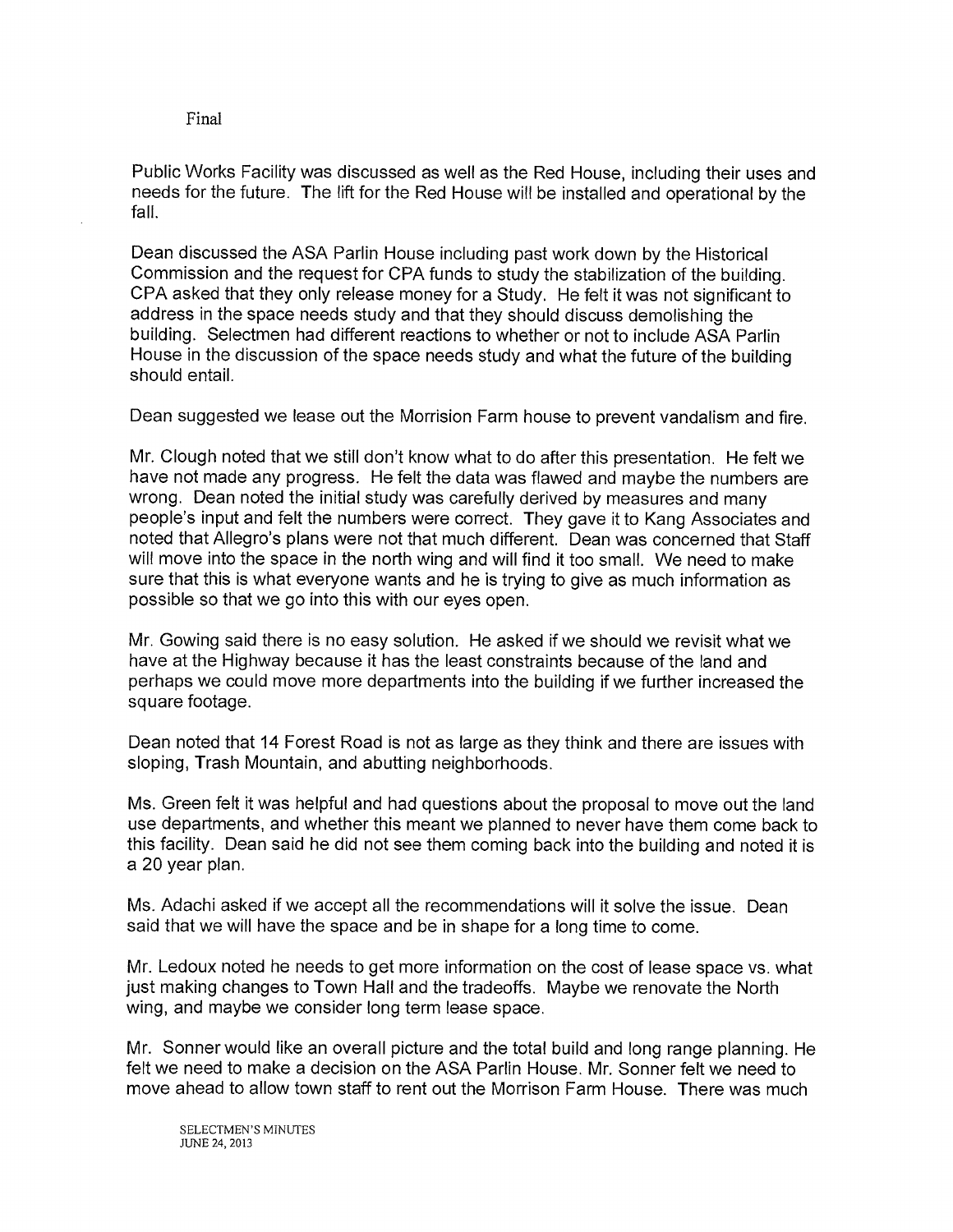discussion over whether or not to vote on renting out the Morrision Farm house tonight and the timeline for discussing the future of the ASA Parlin house.

Ms. Adachi noted that we need to put ASA Parlin on the agenda for more discussion. She feels the idea of the Morrison Farm house is compatible and if the MFC is ok then we rent the house.

Mr. Gowing noted we need adequate space for our employees.

Dean noted the reason he included MFC and ASA Parlin House was that in the past he had been asked for <sup>a</sup> Global Study. Maybe we check off and move forward not including them in the study.

Mr. Sonner wanted operating costs not just capital listed on <sup>a</sup> spread sheet. We need to have leasing information to review.

# USE SPECIAL PERMIT, 516113-443, 531 MAIN STREET

Ms. Green noted it was <sup>a</sup> simple change in use. The owner presented the proposed permit and said they are moving to get more space and that they have better bathrooms and they are contained within her space with private dressing rooms and showers. Mr. Gowing asked about parking. It was felt it was not an issue.

Mr. Sonner — Moved to approve the Use Special Permit. Mr. Gowing — second. UNANIMOUS VOTE

# SELECTMEN'S BUSINESS

# RATIFY BOARD OF SELECTMEN'S GOALS

Mr. Sonner — Moved to Ratify the Long short range Goals. Ms. Green — second. UNANIMOUS

# EAGLE SCOUT COURT OF HONOR, KEVIN IMMERMAN AND MATTHEW ROBBERTZ

Mrs. Immerman to pick up the packets

# REVIEW CHARGE OF FIRE STATION STUDY COMMITTEE

Mr. Ledoux discussed his draft of the Committee Charge. Mr. Gowing asked that we reach out to former committee members. He also noted that the Center Station needs costly renovation as well. Mr. Sonner asked if the committee will look at the other

SELECTMEN'S MINUTES JUNE 24, 2013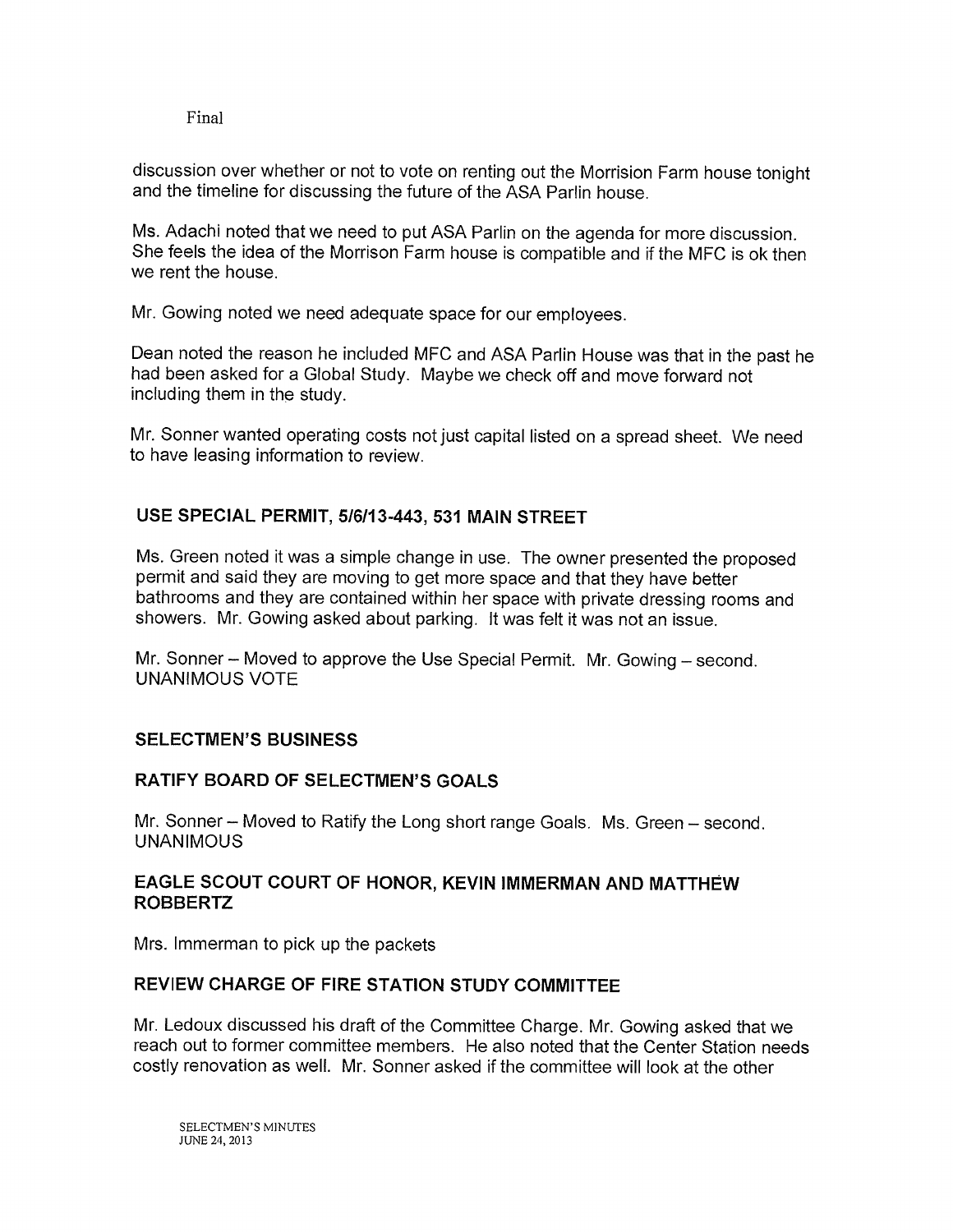stations as well and said it would help to get numbers on bringing the exisiting buildings into good repair

Mr. Sonner — Moved to approve the Charge for Fire Station Study — Mr. Gowing second. UNANIMOUS

# TOWN MANAGER'S ANNUAL REVIEW

The Board reviewed the forms prepared for Mr. Ledoux's Review. Mr. Clough – Moved to sign the cover Letter. Mr. Sonner – second. Ms. Green, Abstaining 4-1 motion passes

# SELECTMEN'S REPORTS

Mr. Sonner –. 2020 looking at other action items to decide which ones they will focus on this year. Water District land purchase was discussed.

Mr. Clough – Finance Committee made their Liaison assignments. They also discussed any turn backs by the School and Town side. Attended Planning Board meeting when Nancy Tavernier discussed the formula for what a builder should pay if the builder does not or cannot sell an affordable unit. EDC is working on their business directory and they have been gathering names and companies.

Ms. Adachi — Nancy Tavernier received Housing Hero award at Devens. Ms. Adachi also attended the meeting with Nancy and the Planning Board to talk about how to calculate an amount of money to have the builder pay if the builder does not sell or cannot sell an affordable unit as the ACHC thinks the \$50,000 a builder recently paid was too little. Avalon's bond will be released as all the work has been done. She attended the Mass DOT hearing on the Assabet River Rail Trail in Maynard. A resident of Maple Street was also attending and was concerned with Caouette land and why was there was a change in the parking plan. Attended Pasture Dinner which was attended by past and current members of the BOS. Also attended tribute to Dore Hunter to thank him for his 24 years of service.

Mr. Gowing —Morrison Farm committee met and elected their new officers. Mary Ann Ashton is now the Chairman. Health Trust met and discussed several issues including Retirees' benefits. Safety Net met and announced that Budget Buddies, a nonprofit for financial planning will open in Acton and will be available to discuss financial planning for those that need it. Also attended the Friends of the Acton Nursing Service annual dinner.

Ms. Green — Attended the COD annual retreat where they discussed their plans for next year. They also discussed and voted to recommend a variance for 100 Nagog Rd. The AB School Committee voted to renew the Superintendent's contract for 2 years and gave a 2% raise. The Acton School Committee also met and discussed the year end

SELECTMEN'S MINUTES JUNE 24, 2013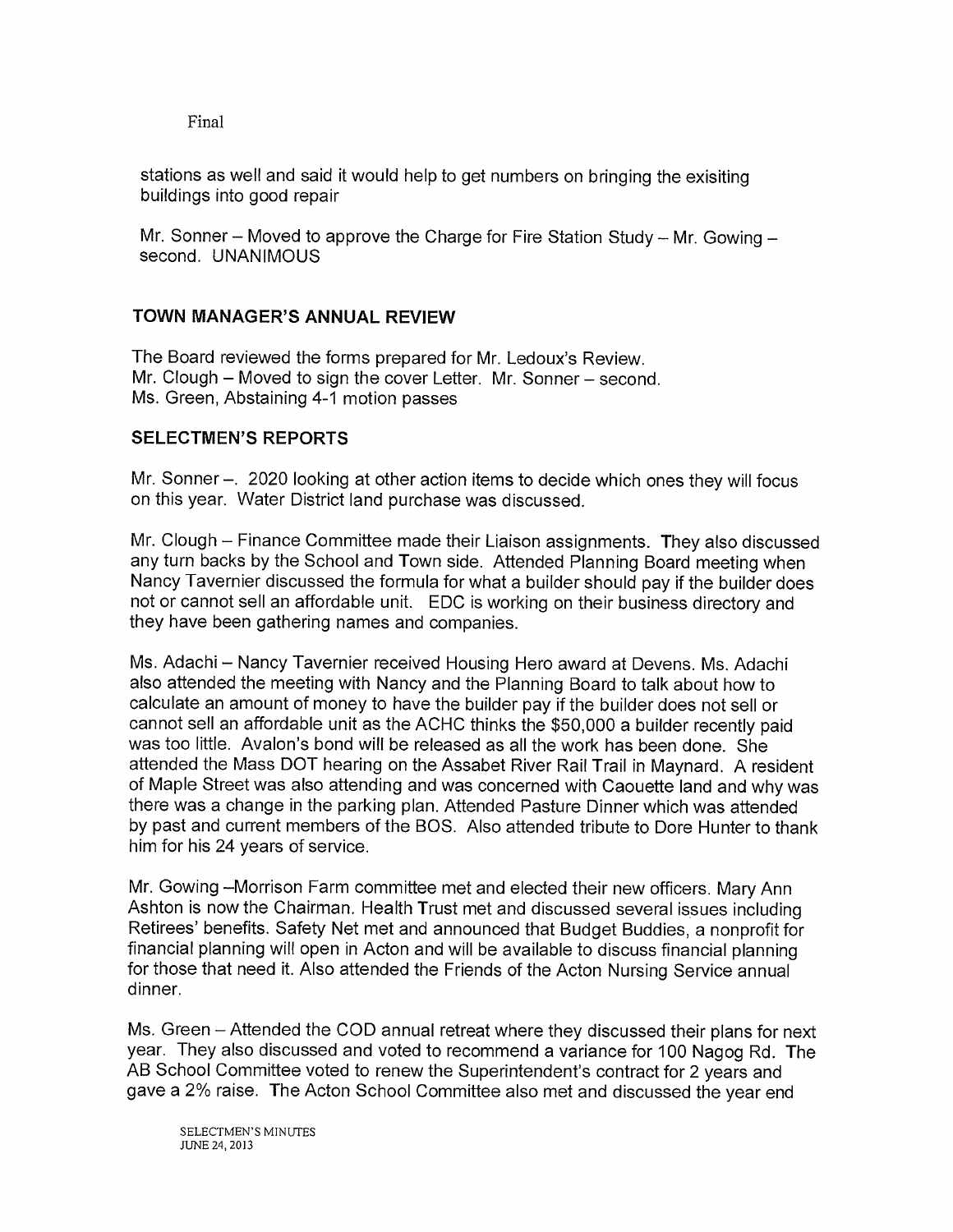budget. Right now, the Superintendent recommends using about half of the leftover funds and returning \$170,000 to the town.

# CONSENT

With regard to obsolete library materials, Mr. Gowing would like to have back up if anything else is declared obsolete besides books.

Mr. Gowing - Moved to approve the Consent Items - Mr. Sonner - second. UNANIMOUS VOTE

Ms. Adachi Moved to adjourn. Mr. Clough — second. UNANIMOUS VOTE

<u>V</u> (VVV) V V)<br>Christine Joyce<br>Recording Secty

Clerk  $7/22/13$ Date  $\dot{}$   $^{\prime}$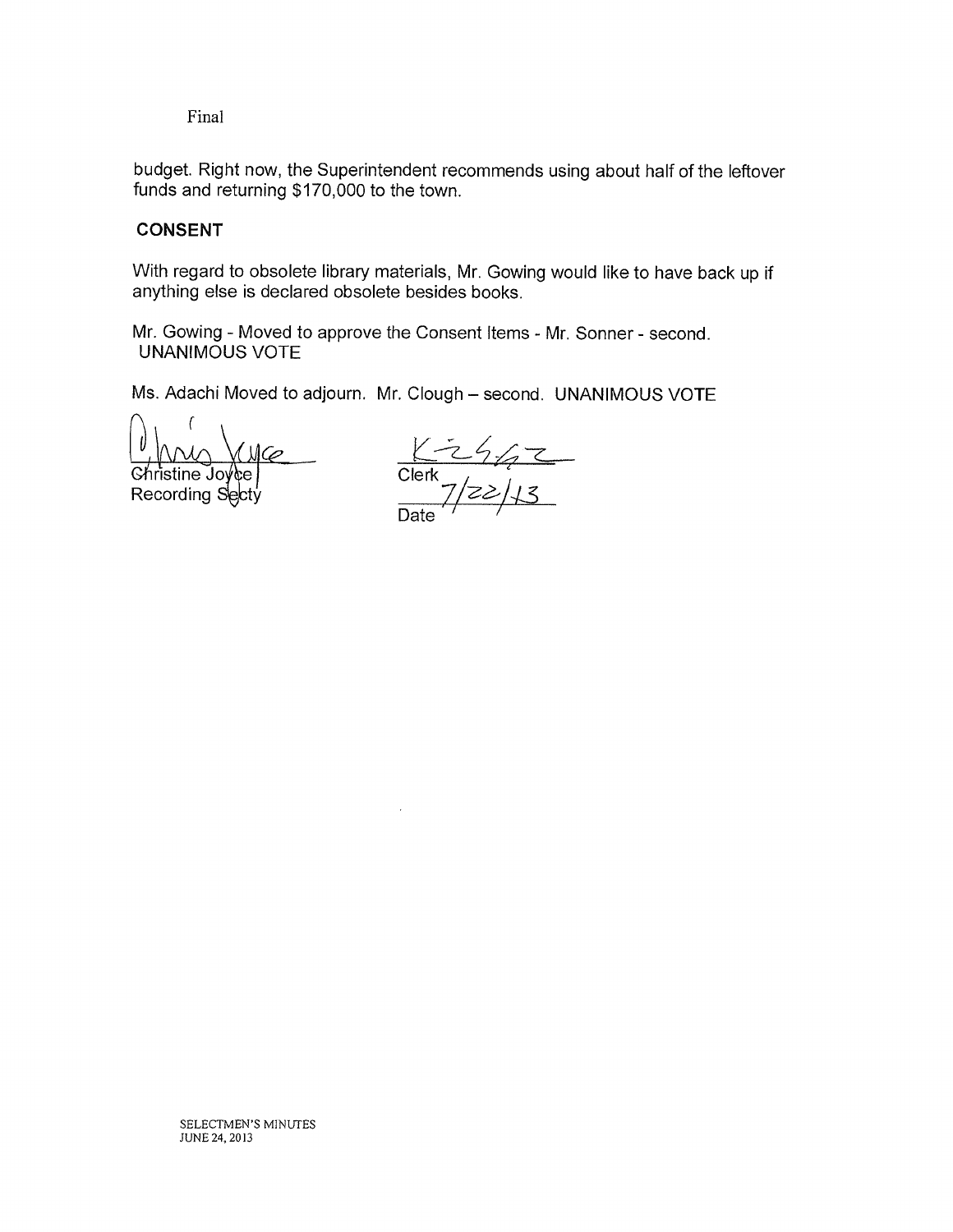# BOARD OF SELECTMEN & SEWER COMMISSIONERS' MEETING AGENDA

Francis Faulkner Hearing Room June 24, 2013 7:00PM

# I. CITIZENS' CONCERNS

# II. PUBLIC HEARINGS AND APPOINTMENTS

- 1. 7:05 CHAIRMAN'S UPDATE/OPERATIONAL MINUTE The Chairman will briefly update the Board. The Town Manager will provide a brief report.
- 2. 7:30 SITE PLAN #04130/71-15, E&A NORTHEAST, LP, 371-395 AND 291- 307 MAIN STREET (See Link http://doc.acton-ma.gov/dsweb/View/Collections-5404/Document-38586) (ADACHI) See enclosed materials.
- 3. 7:50 SECOND SEWER PRESENTATION DOUG HALLEY See enclosed materials.
- 4. 8:30 REPORT OF THE SPACE NEEDS STUDY
- 5. 9:15 USE SPECIAL PERMIT #5I6I13-443, 531 MAIN STREET, PETER PIPPOS KARATE CENTER (GREEN) CONTINUED FROM JUNE 10, 2013 See enclosed materials.

SELECTMEN'S BUSINESS

- 6. RATIFY BOARD OF SELECTMEN'S GOALS
- 7. EAGLE SCOUT COURT OF HONOR FOR KEVIN COLLINS IMMERMAN AND MATTHEW ROBBERTZ FOR BOARD ASSIGNMENT (MR. CLOUGH IS NEXT IN THE ROTATION) See enclosed materials.
- 8. REVIEW CHARGE OF FIRE STATION STUDY COMMITTEE
- 9. TOWN MANAGER'S ANNUAL REVIEW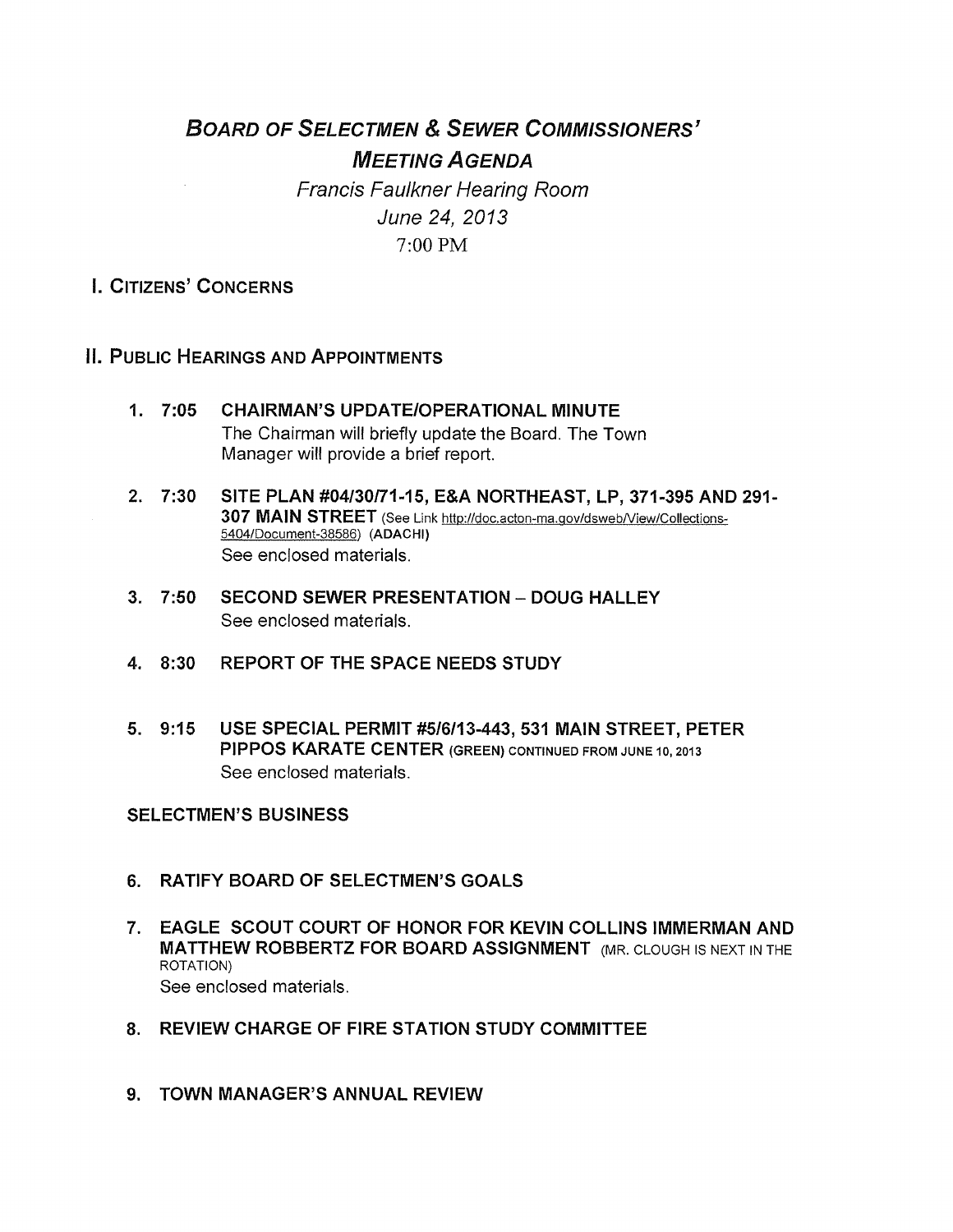- III. CONSENT AGENDA
	- 10. ACCEPT MINUTES, BOARD OF SELECTMEN, APRIL 22, MAY 6, MAY 20 JUNE 3, JUNE 10, 2013 See enclosed materials.
	- 11. COMMITTEE APPOINTMENT ACTON 2020, BONNY NOTHERN See enclosed materials.
	- 12. COMMITTEE APPOINTMENT ACTON 2020, ANDREW BROCKWAY See enclosed materials.
	- 13. COMMITTEE APPOINTMENT CONSERVATION COMMISSION THERESA PORTANTE-LYLE, TO FILL THE OPEN TERM OF FRANCE PORTANTE WHICH EXPIRES 6/30113. MRS. PORTANTE DOES NOT WISH TO BE REAPPOINTED

See enclosed materials.

- 14. COMMITTEE APPOINTMENT -COMMISSION ON DISABILITIES CINDY PATTON See enclosed materials.
- 15. COMMITTEE APPOINTMENT— COMMISSION ON DISABILITIES MADELEINE HARVEY

See enclosed materials.

- 16. ONE DAY LIQUOR LICENSE, NARA PARK, PELAGIC SAILING CLUB See enclosed materials.
- 17. ONE DAY LIQUOR LICENSE, NARA PARK See enclosed materials.
- 18. ACCEPT GIFT, PLANNING DEPARTMENT Accept Gift of \$4,750.00 from Acton Crossroads, Inc. 321 Main Street — Acton Medical Site Plan #10/31/13-439, in lieu of sidewalks See enclosed materials.
- 19. REVISED VOLUNTEER COORDINATING PROCESS See enclosed materials.
- 20. DISPOSE OF OBSOLETE MATERIALS, MEMORIAL LIBRARY See enclosed materials.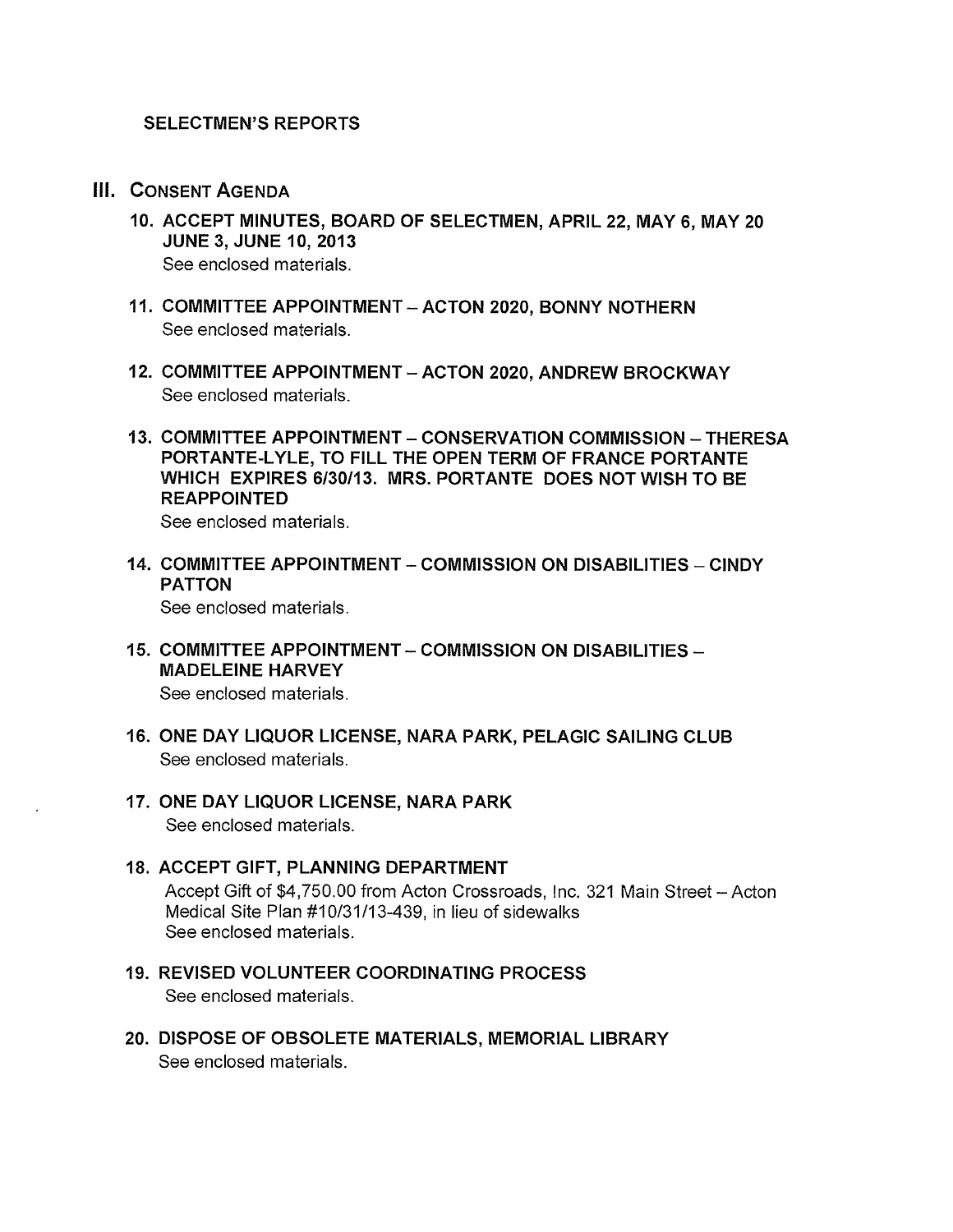# ADDITIONAL INFORMATION

See enclosed correspondence that is strictly informational and requires no Board action

# FUTURE AGENDAS

To facilitate scheduling for interested parties, the following items are scheduled for discussion on future agendas. This is not a complete agenda

## July 8

Senator Eldridge, Representatives Benson and Aitkin's — update the Board and answer any questions the Board may have. O&M Sewer Rates for FY14. Common Victualler, Red Raven, Entertainment License, Red Raven, Acton Housing Authority Appointment to fill vacancy

## July 22

Doug Halley, Cross Connect - CIC Grant. Panera Site Plan Continuance from June 10.

## AUGUST 5

Final session in the series of three Sewer Presentations to the Sewer Commissioner's by the Health Director

PENDING MINUTES PENDING COMMITTEE APPOINTMENTS

April 22 May 6, May 13 May 20, June 3 JUNE<sub>10</sub>

> Padmaja Kuchimanchi, Green Advisory Eileen Lucey — COA Franny Osman — COA — 6/24 Joe Will - Cemetery Commission 6/24 Madeleine Harvey — Commission on Disabilities 6/24 Theresa Portante-Lyle -Conservation Commission 6/24 Cindy Patton — Commission on Disabilities 6/24 Andrew Brockway — Acton 2020 6/24 Bonny Nothern — Acton 2020 6/24

AWAITING VCC REVIEW AND RECOMMENDATION

Vickie Wallin - 2020 sent to VCC Ronald Regan — HDC — Sent to VCC Jon Benson — Morrison Farm Reuse Committee — Sent to VCC Aaron Goff — HDC — Sent to VCC Suzanne Buckmelter — Design Review, Plannning, Zoning Board Renato Nakagomi - Green Advisory Committee — Sent to VCC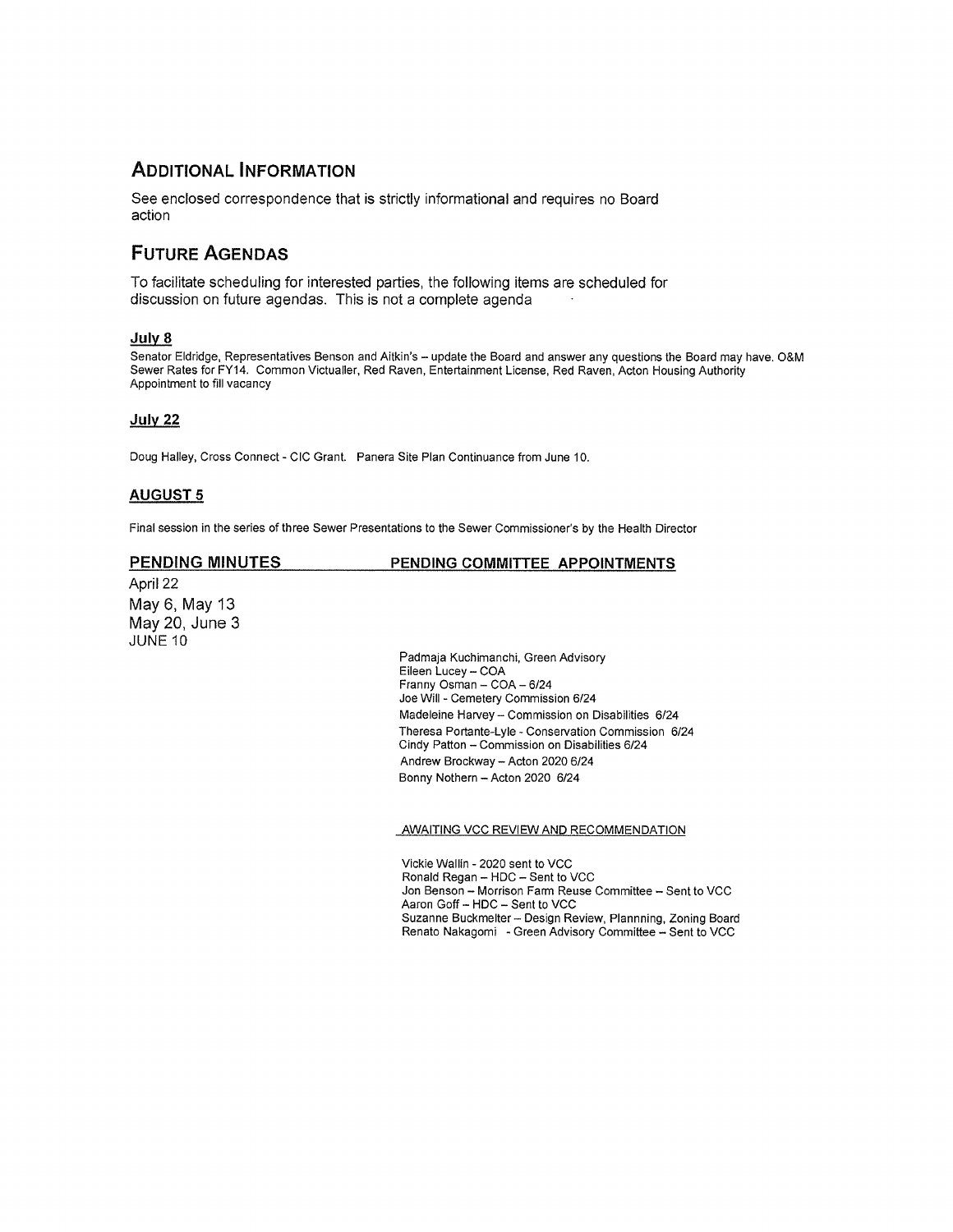|                                                                                       |                                                                                                                | Home    | Content Map   What's New |                            | Users & Groups   Help                                             |
|---------------------------------------------------------------------------------------|----------------------------------------------------------------------------------------------------------------|---------|--------------------------|----------------------------|-------------------------------------------------------------------|
|                                                                                       | manager   Logout   My DocuShare   My Tasks<br>w                                                                |         |                          | Search In: This Collection | Advanced                                                          |
| My Background Jobs (70)                                                               |                                                                                                                |         |                          |                            |                                                                   |
| Location: Home » Public Meetings » Board of Selectmen » 2013 » 06-24 » Agenda Listing |                                                                                                                |         |                          |                            |                                                                   |
|                                                                                       | Agenda                                                                                                         |         |                          |                            | $ \cdot $<br>Properties<br>☆<br>Add to Favorites<br>$\bm{\nabla}$ |
| Edit Selected                                                                         | Go<br>Go<br>Add                                                                                                |         |                          |                            | Refresh<br>拦<br><b>PAGE</b>                                       |
|                                                                                       | Type Title $\uparrow$                                                                                          | Owner   | Edited                   | Size                       | Actions                                                           |
| 鬜                                                                                     | 010 Agenda, Board of Selectmen, June 24, 2013                                                                  | admin   | 06/21/13                 | 171 KB                     | ⊡ + 2 2 △                                                         |
| 霝                                                                                     | 110 (2) Site Plan 04.30.71.15, E&A Northeast LP                                                                | manager | 06/21/13                 | 59 KB                      | ⊡ + 20 ∞                                                          |
| ◙                                                                                     | 110 (2) Link to Planning Department Collection<br>of Documents Regarding Plan 04/30/71-15, E&A<br>Northeast LP | admin   | 06/21/13                 | 0                          | ධිරුතුය                                                           |
| 鬜                                                                                     | 120 (3) Sewer Presentation                                                                                     | manager | 06/21/13                 | 2 MB                       | $\sqrt{2}$<br>图图ロー                                                |
| 鬜                                                                                     | 130 (5) Peter Pippos Karate Center, 452 Great<br>Road Site Plan #5.6.13.443                                    | manager | 06/21/13                 | 235 KB                     | 图图ロー<br>M                                                         |
| 昂                                                                                     | 140 (6) Final Results of Goal Setting                                                                          | manager | 06/21/13                 | 26 KB                      | 图图ロー<br>岡                                                         |
| 霝                                                                                     | 150 (7) Boy Scout Court of Honor                                                                               | manager | 06/21/13                 | 32 KB                      | 图画ロー<br>闛                                                         |
| 勗                                                                                     | 160 (8) Draft Charge of North Acton Fire Station<br><b>Task Force</b>                                          | manager | 06/21/13                 | 11 KB                      | 酬国ロュ<br>臼                                                         |
| 霝                                                                                     | 170 (10) Board of Selectmen's Minutes                                                                          | manager | 06/21/13                 | 1 MB                       | 2888ロ△                                                            |
| 翻                                                                                     | 180 (11) Committee Appointment, Bonny<br>Nothern                                                               | manager | 06/21/13                 | 58 KB                      | 日曜日ロ~                                                             |
| 霝                                                                                     | 190 (12) Committee Appointment, Andrew<br><b>Brockway</b>                                                      | manager | 06/21/13                 | 59 KB                      | 西國図□▽                                                             |
| 勖                                                                                     | 200 (13) Committee Appointment, Theresa<br>Portante-Lyle                                                       | manager | 06/21/13                 | 54 KB                      | 3 28 2 8                                                          |
| 鬜                                                                                     | 210 (14) Committee Appointment Cindy Patton                                                                    | manager | 06/21/13                 | 87 KB                      | ⊡图图□ ∽                                                            |
| 鬝                                                                                     | 220 (15) Committee Appointment, Madeleine<br>Harvey                                                            | manager | 06/21/13                 | 92 KB                      | 日酔图ロー                                                             |
| 鬜                                                                                     | 230 (16) One Day Liquor License, NARA Park                                                                     | manager | 06/21/13                 | 37 KB                      | 2 58 2 8                                                          |
| 鬜                                                                                     | 240 (17) One Day Liquor License, NARA Park                                                                     | manager | 06/21/13                 | 49 KB                      | 日昭国亡~                                                             |
| 匐                                                                                     | 250 (18) Accept Gift, Planning Board                                                                           | manager | 06/21/13                 | 20 KB                      | ⊡酬图□ ∽                                                            |
| 勖                                                                                     | 260 (19) Revised VCC Process                                                                                   | manager | 06/21/13                 | 20 KB                      | 日野园口~                                                             |
| 勖                                                                                     | 270 (20) Disposal of Obsolete Materials Memorial<br>Library                                                    | manager | 06/21/13                 | <b>14 KB</b>               | 3 142□ 4                                                          |